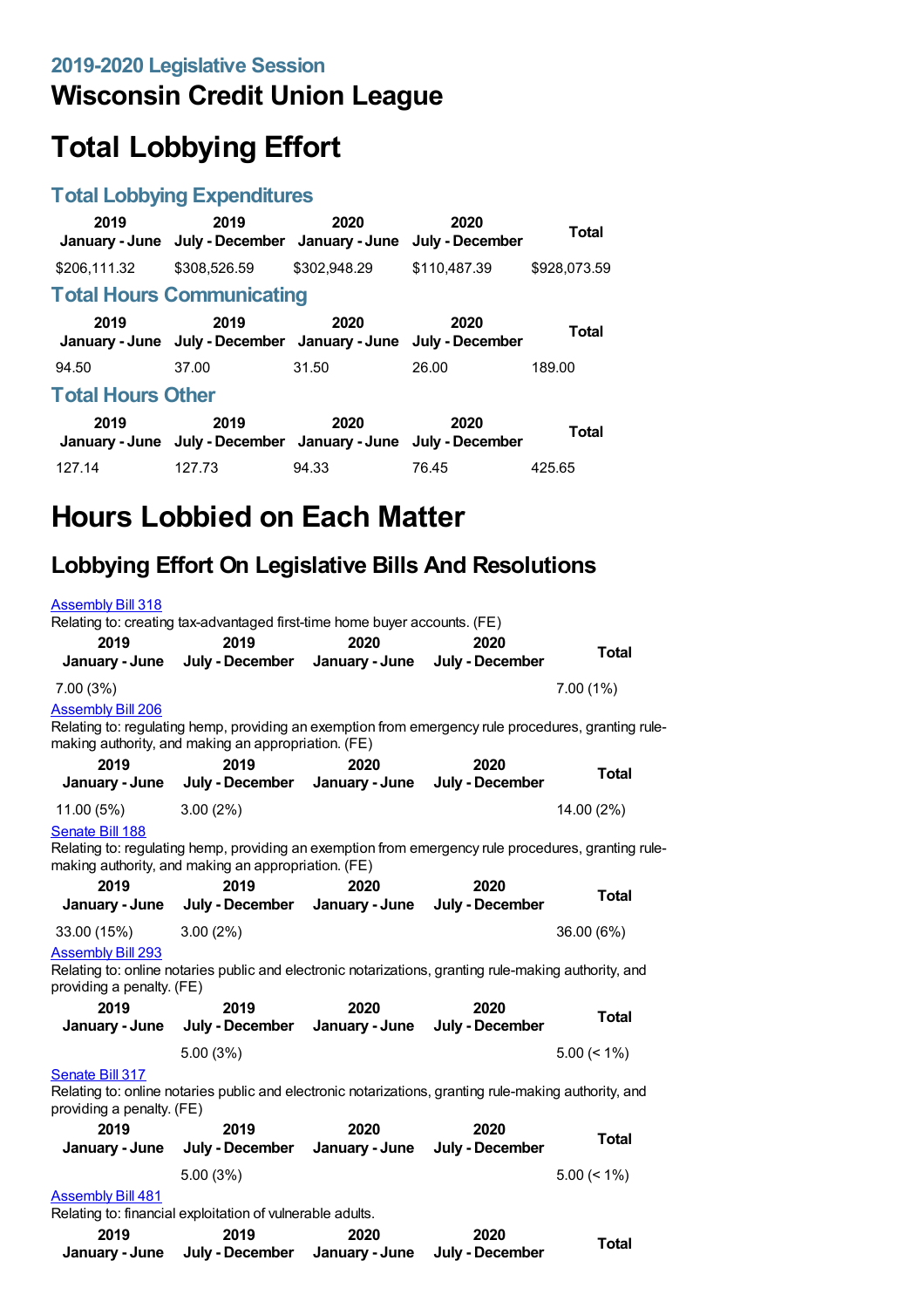|                           | 16.00 (10%)                                                                                                                                                                                                     | 13.00 (10%)    | 5.00(5%)        | 34.00 (6%)     |
|---------------------------|-----------------------------------------------------------------------------------------------------------------------------------------------------------------------------------------------------------------|----------------|-----------------|----------------|
| Senate Bill 429           |                                                                                                                                                                                                                 |                |                 |                |
|                           | Relating to: financial exploitation of vulnerable adults.                                                                                                                                                       |                |                 |                |
| 2019                      | 2019                                                                                                                                                                                                            | 2020           | 2020            |                |
| January - June            | July - December                                                                                                                                                                                                 | January - June | July - December | <b>Total</b>   |
|                           | 16.00 (10%)                                                                                                                                                                                                     | 13.00 (10%)    | 5.00(5%)        | 34.00 (6%)     |
| <b>Assembly Bill 504</b>  |                                                                                                                                                                                                                 |                |                 |                |
|                           | Relating to: P.O.D. accounts and loan obligations to financial institutions; the duty of a bank to make                                                                                                         |                |                 |                |
|                           | payment on a lost, destroyed, or stolen cashier's check, teller's check, or certified check; providing                                                                                                          |                |                 |                |
|                           | temporary authority to act as a mortgage loan originator while a license application is pending;                                                                                                                |                |                 |                |
|                           | property subject to garnishment or tax levy in possession of a financial institution; entities that provide                                                                                                     |                |                 |                |
|                           | to financial institutions electronic data processing services; loans to state banks by a Federal Home                                                                                                           |                |                 |                |
|                           | Loan Bank; and consolidating the Banking Review Board and Savings Institutions Review Board in                                                                                                                  |                |                 |                |
|                           | the Department of Financial Institutions. (FE)                                                                                                                                                                  |                |                 |                |
| 2019                      | 2019                                                                                                                                                                                                            | 2020           | 2020            |                |
| January - June            | July - December                                                                                                                                                                                                 | January - June | July - December | <b>Total</b>   |
|                           |                                                                                                                                                                                                                 |                |                 |                |
|                           | 20.00 (12%)                                                                                                                                                                                                     |                |                 | 20.00 (3%)     |
| Senate Bill 457           |                                                                                                                                                                                                                 |                |                 |                |
|                           | Relating to: P.O.D. accounts and loan obligations to financial institutions; the duty of a bank to make                                                                                                         |                |                 |                |
|                           | payment on a lost, destroyed, or stolen cashier's check, teller's check, or certified check; providing                                                                                                          |                |                 |                |
|                           | temporary authority to act as a mortgage loan originator while a license application is pending;<br>property subject to garnishment or tax levy in possession of a financial institution; entities that provide |                |                 |                |
|                           | to financial institutions electronic data processing services; loans to state banks by a Federal Home                                                                                                           |                |                 |                |
|                           | Loan Bank; and consolidating the Banking Review Board and Savings Institutions Review Board in                                                                                                                  |                |                 |                |
|                           | the Department of Financial Institutions. (FE)                                                                                                                                                                  |                |                 |                |
| 2019                      | 2019                                                                                                                                                                                                            | 2020           | 2020            |                |
| January - June            | July - December                                                                                                                                                                                                 | January - June | July - December | <b>Total</b>   |
|                           |                                                                                                                                                                                                                 |                |                 |                |
|                           | 20.00 (12%)                                                                                                                                                                                                     |                |                 | 20.00 (3%)     |
| <b>Assembly Bill 752</b>  |                                                                                                                                                                                                                 |                |                 |                |
|                           | Relating to: the revised uniform unclaimed property act. (FE)                                                                                                                                                   |                |                 |                |
| 2019                      | 2019                                                                                                                                                                                                            | 2020           | 2020            | <b>Total</b>   |
| January - June            | July - December                                                                                                                                                                                                 | January - June | July - December |                |
|                           |                                                                                                                                                                                                                 | 3.00(2%)       |                 | $3.00 \le 1\%$ |
| <b>Assembly Bill 912</b>  |                                                                                                                                                                                                                 |                |                 |                |
|                           | Relating to: requiring the Department of Financial Institutions to implement a section 529A ABLE                                                                                                                |                |                 |                |
|                           | savings account program and granting rule-making authority. (FE)                                                                                                                                                |                |                 |                |
| 2019                      | 2019                                                                                                                                                                                                            | 2020           | 2020            |                |
| January - June            | July - December                                                                                                                                                                                                 | January - June | July - December | <b>Total</b>   |
|                           |                                                                                                                                                                                                                 |                |                 |                |
|                           |                                                                                                                                                                                                                 | 4.00(3%)       |                 | 4.00 $($ < 1%) |
| Senate Bill 776           |                                                                                                                                                                                                                 |                |                 |                |
|                           | Relating to: requiring the Department of Financial Institutions to implement a section 529A ABLE                                                                                                                |                |                 |                |
|                           | savings account program and granting rule-making authority. (FE)                                                                                                                                                |                |                 |                |
| 2019                      | 2019                                                                                                                                                                                                            | 2020           | 2020            | <b>Total</b>   |
| January - June            | July - December                                                                                                                                                                                                 | January - June | July - December |                |
|                           |                                                                                                                                                                                                                 | 4.00(3%)       |                 | $4.00 (< 1\%)$ |
| <b>Assembly Bill 770</b>  |                                                                                                                                                                                                                 |                |                 |                |
|                           | Relating to: interest rates on payday loans and loans by licensed lenders. (FE)                                                                                                                                 |                |                 |                |
| 2019                      | 2019                                                                                                                                                                                                            | 2020           | 2020            |                |
| January - June            | July - December                                                                                                                                                                                                 | January - June | July - December | <b>Total</b>   |
|                           |                                                                                                                                                                                                                 |                |                 |                |
|                           |                                                                                                                                                                                                                 | 6.00(5%)       |                 | $6.00 (< 1\%)$ |
| <b>Assembly Bill 1038</b> |                                                                                                                                                                                                                 |                |                 |                |
|                           | Relating to: state government response to the COVID-19 pandemic. (FE)                                                                                                                                           |                |                 |                |
| 2019                      | 2019                                                                                                                                                                                                            | 2020           | 2020            |                |
| January - June            | July - December                                                                                                                                                                                                 | January - June | July - December | <b>Total</b>   |
|                           |                                                                                                                                                                                                                 |                |                 |                |
|                           |                                                                                                                                                                                                                 | 6.00(5%)       |                 | $6.00 \le 1\%$ |
| Senate Bill 703           |                                                                                                                                                                                                                 |                |                 |                |
|                           | Relating to: interest rates on payday loans and loans by licensed lenders. (FE)                                                                                                                                 |                |                 |                |
| 2019                      | 2019                                                                                                                                                                                                            | 2020           | 2020            | <b>Total</b>   |
| January - June            | July - December                                                                                                                                                                                                 | January - June | July - December |                |
|                           |                                                                                                                                                                                                                 | 6.00(5%)       |                 | $6.00 (< 1\%)$ |
|                           |                                                                                                                                                                                                                 |                |                 |                |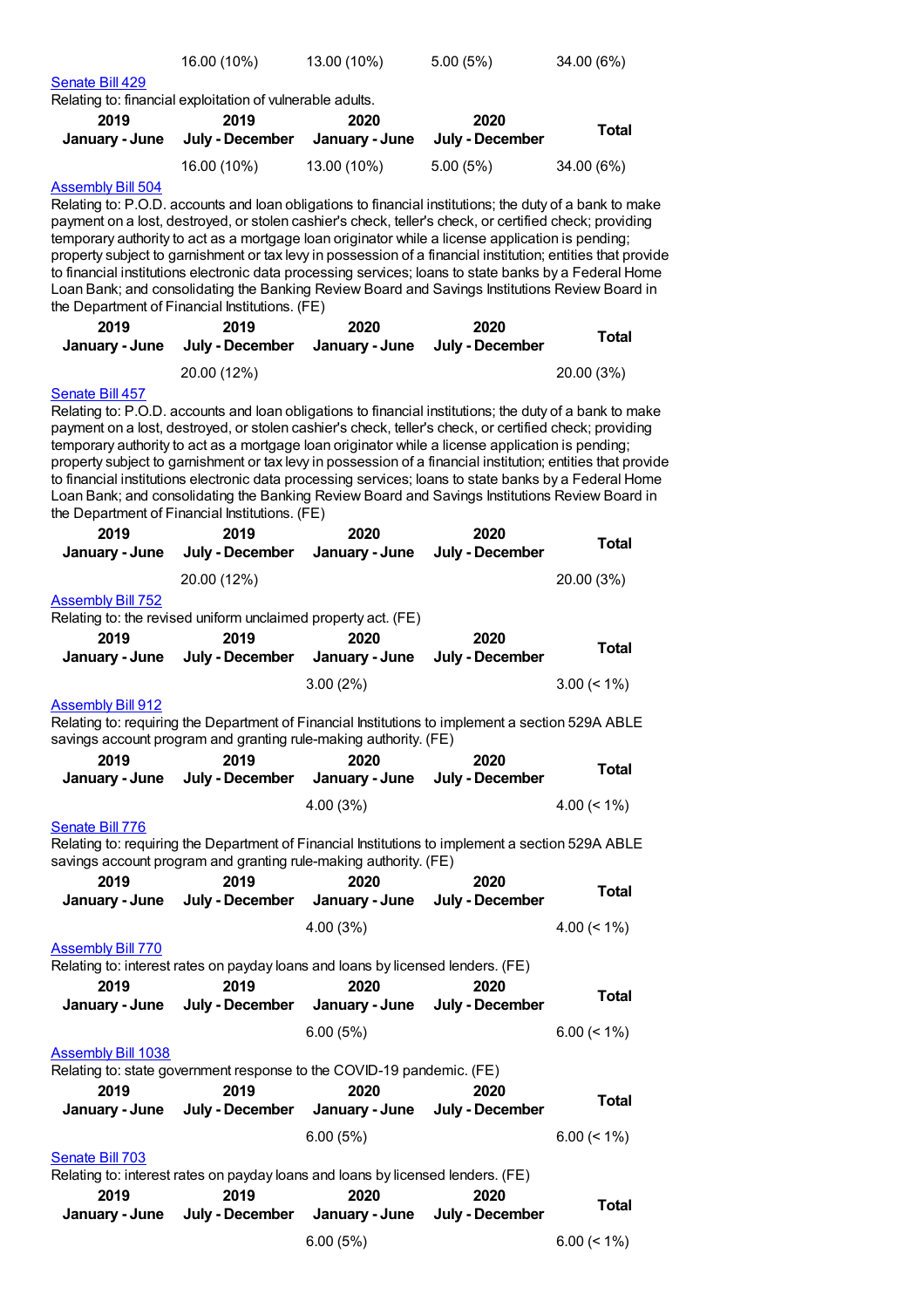| Senate Bill 932           | Relating to: state government response to the COVID-19 pandemic. (FE)                                                                                                                                    |             |                                                                                                              |                |
|---------------------------|----------------------------------------------------------------------------------------------------------------------------------------------------------------------------------------------------------|-------------|--------------------------------------------------------------------------------------------------------------|----------------|
| 2019                      | 2019<br>January - June July - December January - June                                                                                                                                                    | 2020        | 2020<br>July - December                                                                                      | Total          |
|                           |                                                                                                                                                                                                          | 6.00(5%)    |                                                                                                              | $6.00 \le 1\%$ |
| <b>Assembly Bill 1032</b> | Relating to: authorized activities and operations of credit unions, automated teller machines of<br>financial institutions, and repealing rules promulgated by the Department of Financial Institutions. |             |                                                                                                              |                |
| 2019                      | 2019<br>January - June July - December January - June July - December                                                                                                                                    | 2020        | 2020                                                                                                         | Total          |
|                           |                                                                                                                                                                                                          | 25.00 (20%) | 20.00 (20%)                                                                                                  | 45.00 (7%)     |
| Senate Bill 925           | Relating to: authorized activities and operations of credit unions, automated teller machines of                                                                                                         |             |                                                                                                              |                |
| 2019                      | 2019<br>January - June July - December January - June July - December                                                                                                                                    | 2020        | financial institutions, and repealing rules promulgated by the Department of Financial Institutions.<br>2020 | Total          |

## **Lobbying Effort On Budget Bill Subjects**

| <b>Financial Institutions</b> |                         |                        |                         |           |
|-------------------------------|-------------------------|------------------------|-------------------------|-----------|
| 2019<br>January - June        | 2019<br>July - December | 2020<br>January - June | 2020<br>July - December | Total     |
| 22.00 (10%)                   |                         |                        |                         | 22.00(4%) |

#### **Lobbying Effort On Administrtive Rulemaking Proceedings**

| Department of Financial Institutions (DFI)<br>State-chartered credit union member business loans |                         |                        |                         |             |  |
|--------------------------------------------------------------------------------------------------|-------------------------|------------------------|-------------------------|-------------|--|
| 2019<br>January - June                                                                           | 2019<br>July - December | 2020<br>January - June | 2020<br>July - December | Total       |  |
| 55.00 (25%)                                                                                      | 25.00 (15%)             | $3.00(2\%)$            |                         | 83.00 (14%) |  |

#### **Lobbying Effort On Topics Not Yet Assigned A Bill Or Rule Number**

| <b>Elder Abuse</b><br>2019<br>January - June      | 2019<br>July - December January - June                                                                                                                          | 2020                   | 2020<br>July - December | <b>Total</b>       |
|---------------------------------------------------|-----------------------------------------------------------------------------------------------------------------------------------------------------------------|------------------------|-------------------------|--------------------|
| 4.43 (2%)                                         |                                                                                                                                                                 |                        |                         | $4.43 \approx 1\%$ |
| E-Notary<br>2019<br>January - June                | 2019<br>July - December January - June                                                                                                                          | 2020                   | 2020<br>July - December | <b>Total</b>       |
| 6.65(3%)                                          |                                                                                                                                                                 |                        |                         | 6.65(1%)           |
| 2019                                              | Department of Financial Institutions (DFI) - Appointment of Secretary Kathy Blumenfeld<br>2019<br>January - June July - December January - June July - December | 2020                   | 2020                    | Total              |
| 6.65(3%)<br><b>Chapter 186</b>                    |                                                                                                                                                                 |                        |                         | 6.65(1%)           |
| 2019<br>January - June                            | 2019<br>July - December                                                                                                                                         | 2020<br>January - June | 2020<br>July - December | Total              |
| 11.08 (5%)                                        | 32.95 (20%)                                                                                                                                                     |                        | 3.07(3%)                | 47.10 (8%)         |
| <b>Loans to members</b><br>2019<br>January - June | 2019<br>July - December January - June                                                                                                                          | 2020                   | 2020<br>July - December | Total              |
| 33.25 (15%)                                       |                                                                                                                                                                 |                        |                         | 33.25(5%)          |
| <b>DFI-CU</b>                                     |                                                                                                                                                                 |                        |                         |                    |